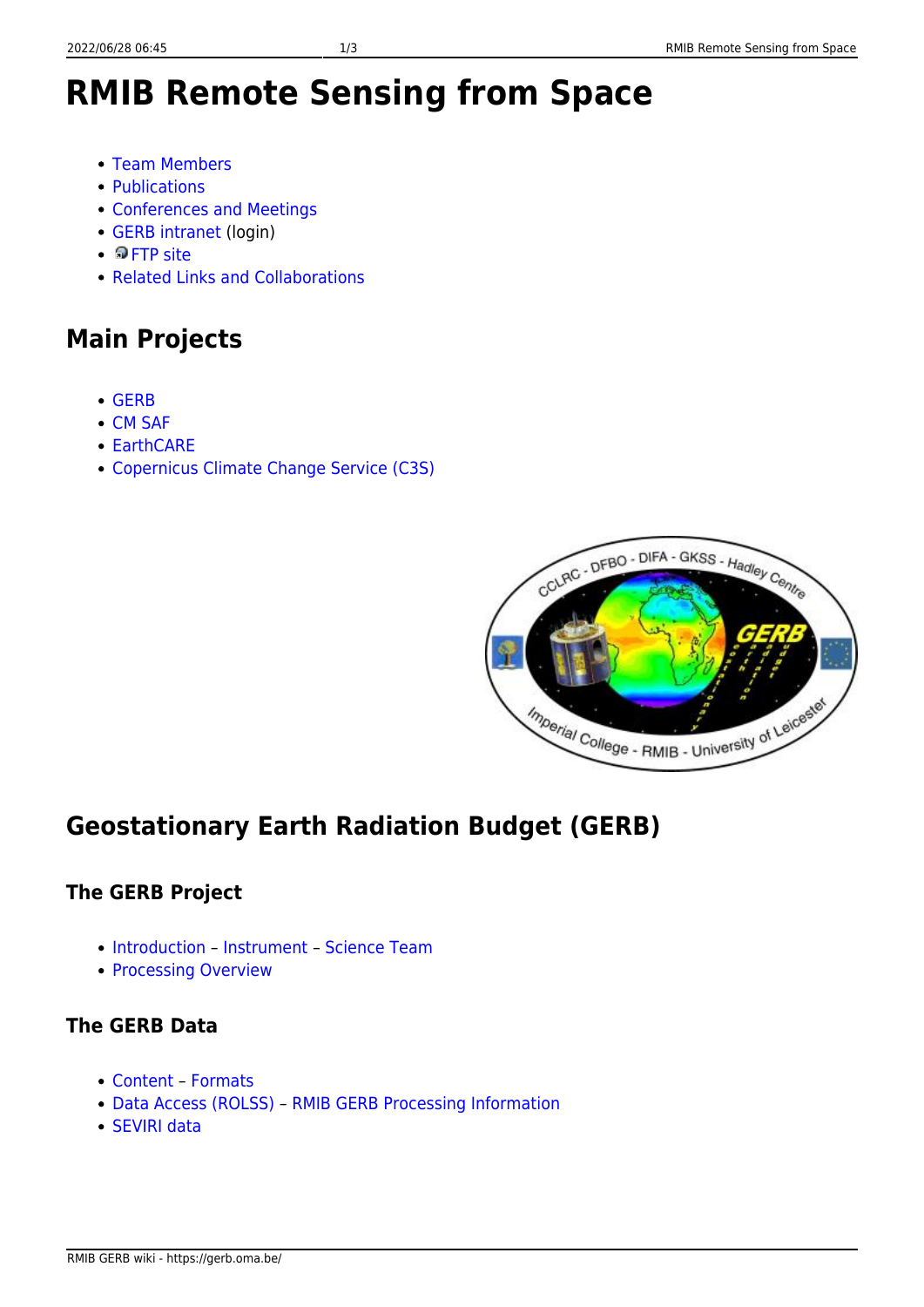Last update: 2022/06/28 the\_geostationary\_earth\_radiation\_budget\_project\_at\_rmib https://gerb.oma.be/doku.php?id=the\_geostationary\_earth\_radiation\_budget\_project\_at\_rmib 06:40

### **Others**

[Documentation](https://gerb.oma.be/doku.php?id=documentation)

## **News**

## **June 2022**

As part of the MSG2 payload, the **GERB1** instrument is now operational over the Western part of the Indian Ocean (subsatellite longitude of 45.5° East). The **GERB1** Indian Ocean record starts on 9th May 2022 and is processed in near real time with the version tag V007.

Data available for evaluation via the ROLSS: [https://gerb.oma.be/doku.php?id=data\\_access](https://gerb.oma.be/doku.php?id=data_access)

As illustration, the HR solar (left) and thermal (right) fluxes on 10 May 2022 at 09:00 UTC.



### **September 2021**

 $\triangle$ T. Akkermans and N. Clerbaux (2021): Retrieval of Daily Mean Top-of-Atmosphere Reflected Solar Flux Using the Advanced Very High Resolution Radiometer (AVHRR) Instruments, Remote Sensing, 13(18), 3695; doi:10.3390/rs13183695